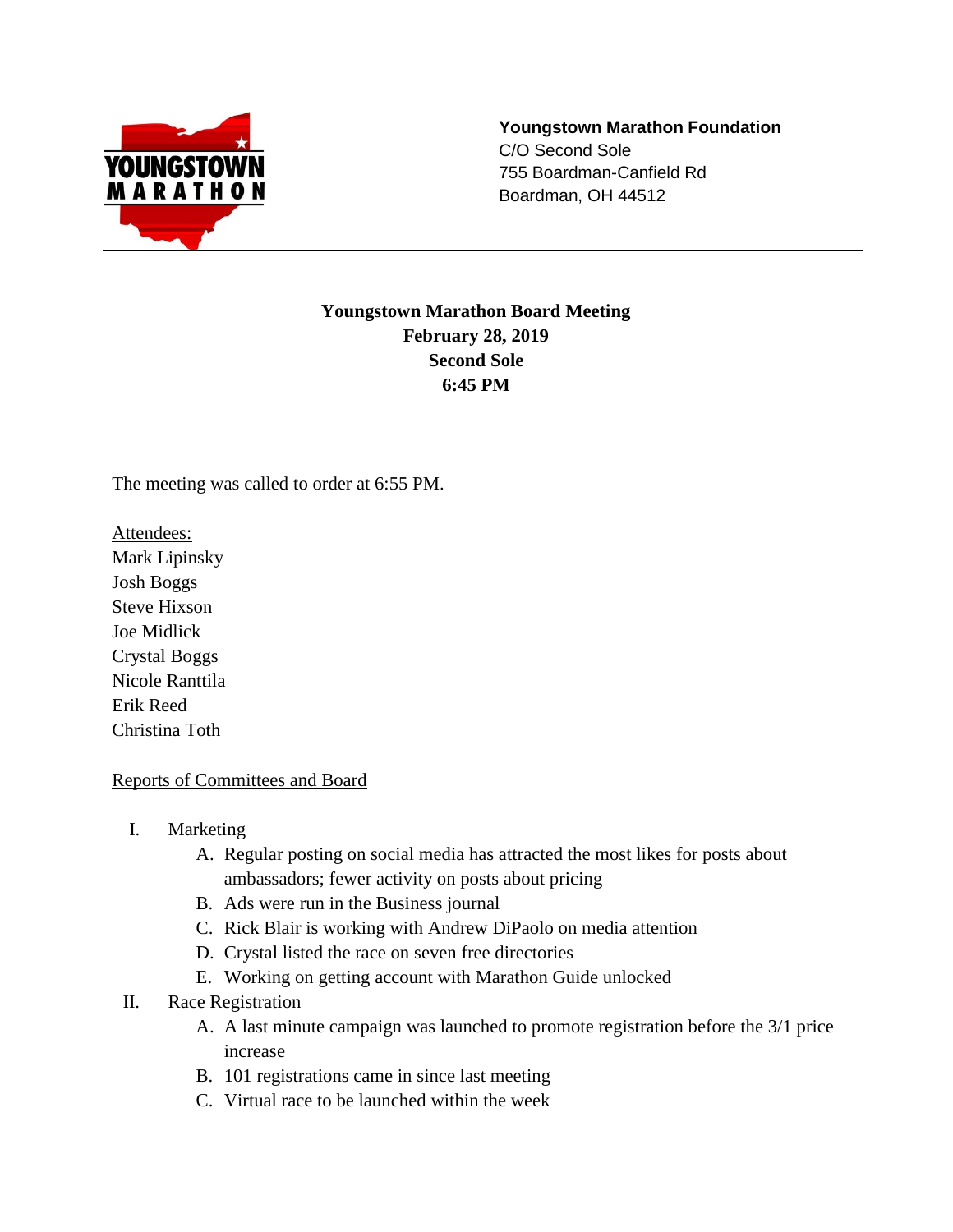D. Given the time before the race, registrations are higher than predicted

## III. Logistics

- A. Mark will submit permits this week to Youngstown, Boardman, ODOT
- B. Two versions of course will be submitted for BQ approval due to construction in Youngstown on Fifth Avenue
- IV. Ambassadors
	- A. 29 registrations have come in from ambassador codes
	- B. We will have a meet and greet with ambassadors at the expo (set up shifts)
	- C. Crystal sent press releases regarding the ambassadors
	- D. Salem Community Center will give passes to the winner of the March ambassador promotion
- V. Expo
	- A. Expo will be held in concourse of Covelli Center, final contracts under review
	- B. 36 contracts were sent out
	- C. Crystal has been promoting the expo to potential vendors on social media and sent out a press release
	- D. Secure time for set up either Friday evening or early Saturday on day of expo
	- E. YM will be a the Valley Health and Wellness Expo March 30
		- 1. The board approved the \$250 registration fee for this expo
	- E. Erie Marathon Expo is September 7
	- F. YM will trade spots with Canton Hall of Fame Marathon to appear at their expo April 27
	- G. Scrappers Health and Wellness Expo June 17
- VI. Sponsors
	- A. Continuing Health would like to become more involved with sponsorship
	- B. Eastwood Mall and Akron Children's Hospital have both inquired about sponsoring the Kids' Run
	- C. Donny Namath Subaru has inquired about being the pacer car and sponsoring the race
	- D. V&V may be a \$2000 sponsor
	- E. Hoka Meeting is March 5 pitch sponsoring 5K to them
	- F. Chemical Bank to be \$15,000 race sponsor and donate \$2500 to Run Ytown
	- G. Air Force likely unable to sponsor this year, but other options may be explored with the Firecracker 5K or as a banner sponsor
- VII. Training Groups
	- A. Rick submitted preliminary 12 week schedule for marathon and half marathon and 8 week schedule for 5K
	- B. Pacers and ambassadors will be coordinated
- VIII. Website and Social Media
	- A. Virtual registration to begin soon